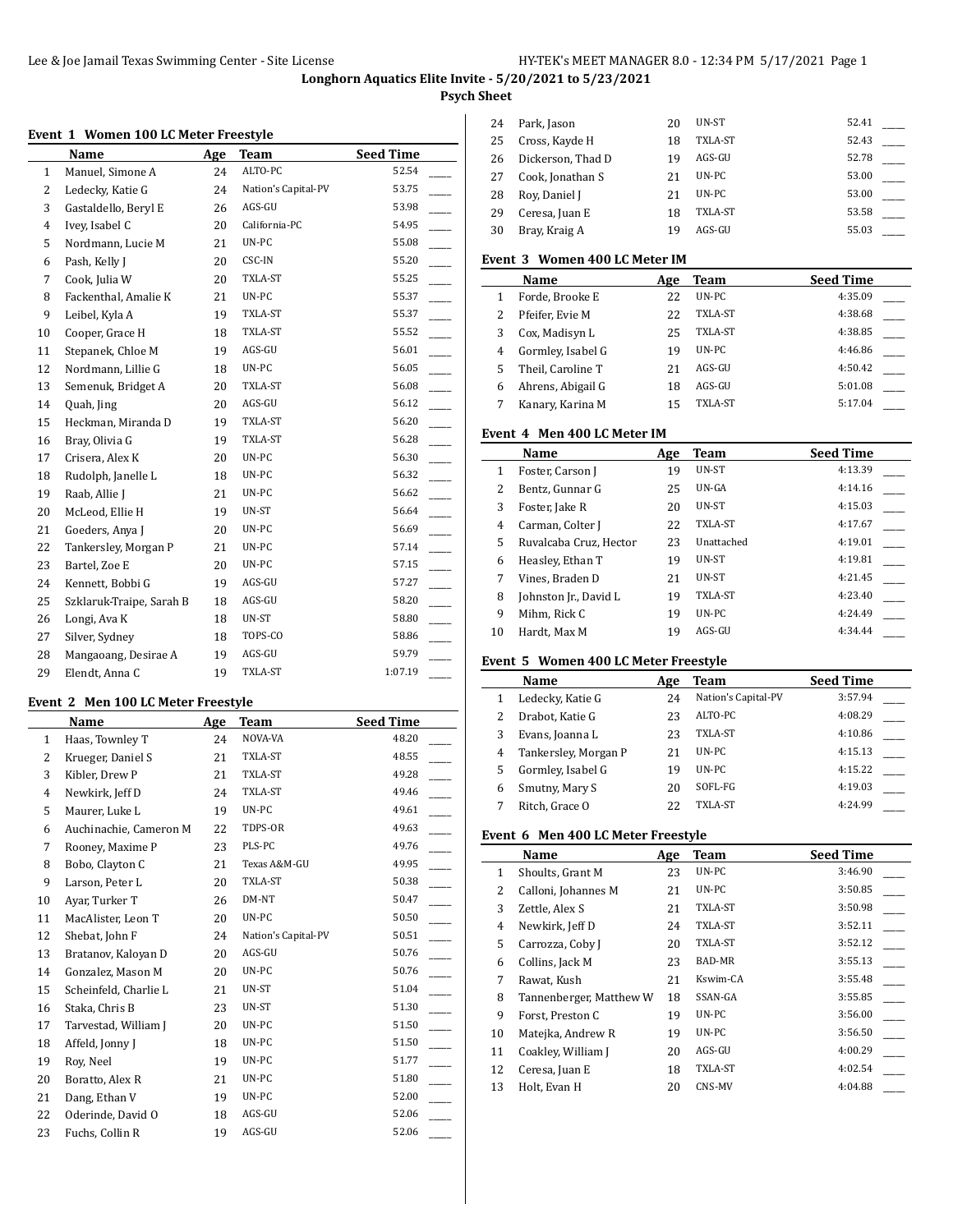### **Psych Sheet**

### **Event 7 Women 100 LC Meter Butterfly**

|                | Name                 | Age | Team          | <b>Seed Time</b> |
|----------------|----------------------|-----|---------------|------------------|
| 1              | Nordmann, Lillie G   | 18  | UN-PC         | 57.96            |
| $\overline{2}$ | Gastaldello, Beryl E | 26  | AGS-GU        | 58.03            |
| 3              | Bray, Olivia G       | 19  | TXLA-ST       | 58.38            |
| $\overline{4}$ | Drabot, Katie G      | 23  | ALTO-PC       | 58.43            |
| 5              | Pash, Kelly J        | 20  | CSC-IN        | 58.75            |
| 6              | Ivey, Isabel C       | 20  | California-PC | 59.29            |
| 7              | Pike, Taylor A       | 21  | AGS-GU        | 59.37            |
| 8              | Quah, Jing           | 20  | AGS-GU        | 59.38            |
| 9              | Nordmann, Lucie M    | 21  | UN-PC         | 59.44            |
| 10             | Sticklen, Emma C     | 18  | UN-ST         | 1:00.35          |
| 11             | Eisenmann, Kara M    | 22  | AGS-GU        | 1:00.51          |
| 12             | Rule, Remedy A       | 24  | TXLA-ST       | 1:00.67          |
| 13             | Theil, Caroline T    | 21  | AGS-GU        | 1:01.10          |
| 14             | Cooper, Grace H      | 18  | TXLA-ST       | 1:01.11          |
| 15             | Theall, Olivia A     | 19  | AGS-GU        | 1:01.61          |
| 16             | Ritch, Grace O       | 22  | TXLA-ST       | 1:03.53          |
| 17             | Longi, Ava K         | 18  | UN-ST         | 1:03.54          |

### **Event 8 Men 100 LC Meter Butterfly**

|                | <b>Name</b>            | Age | <b>Team</b>         | <b>Seed Time</b> |
|----------------|------------------------|-----|---------------------|------------------|
| $\mathbf{1}$   | Casas, Shaine M        | 21  | Texas A&M-GU        | 51.91            |
| 2              | Ramadan, Youssef T     | 18  | UN-VA               | 52.04            |
| 3              | Avar, Turker T         | 26  | DM-NT               | 52.52            |
| $\overline{4}$ | Shebat, John F         | 24  | Nation's Capital-PV | 52.74            |
| 5              | Gonzalez Medina, Mateo | 24  | AGS-GU              | 53.07            |
| 6              | Bohman, Bryce A        | 30  | PW-IA               | 53.08            |
| 7              | Jiang, Alvin P         | 22  | TXLA-ST             | 53.38            |
| 8              | Crane, Cole C          | 20  | TXLA-ST             | 53.39            |
| 9              | Hu, Ethan              |     | UN-PC               | 53.50            |
| 10             | Katz, Austin M         | 22  | TXLA-ST             | 53.67            |
| 11             | Martinez, Angel A      | 23  | AGS-GU              | 53.78            |
| 12             | Koustik, Andrew J      | 21  | TXLA-ST             | 54.20            |
| 13             | Van Zandt, Zac E       | 19  | TXLA-ST             | 54.22            |
| 14             | Allmon, Jackson S      | 21  | DASH-IA             | 54.44            |
| 15             | Fers Erzen, Anze       | 22  | DASH-IA             | 54.49            |
| 16             | Artmann, Sam P         | 20  | TXLA-ST             | 54.76            |
| 17             | Licon, Will A          | 26  | TXLA-ST             | 54.81            |
| 18             | Blinkman, Shane D      | 20  | UN-PC               | 55.00            |
| 19             | Affeld, Jonny J        | 18  | UN-PC               | 55.00            |
| 20             | Borgstroem, Halvor A   | 23  | TXLA-ST             | 55.22            |
| 21             | Harder, Ethan W        | 20  | UN-ST               | 55.45            |
| 22             | Vegas, Armando L       | 19  | TXLA-ST             | 56.24            |
| 23             | Charles, Ben R         | 19  | TXLA-ST             | 56.36            |
| 24             | Oderinde, David O      | 18  | AGS-GU              | 56.38            |
| 25             | Ribeiro, Vincent M     | 18  | AGS-GU              | 56.60            |
| 26             | Simmons, Peter K       | 21  | Texas A&M-GU        | 57.10            |
| 27             | Burns, Shane C         | 17  | TXLA-ST             | 57.72            |
| 28             | Couchon, Andrew D      | 21  | TXLA-ST             | 57.81            |

### **Event 9 Women 200 LC Meter Freestyle**

| <b>Name</b>      | Age | Team                | <b>Seed Time</b> |
|------------------|-----|---------------------|------------------|
| Ledecky, Katie G | 24  | Nation's Capital-PV | 1:54.40          |
| Forde, Brooke E  | フフ  | UN-PC               | 1:57.98          |
| Drabot, Katie G  | 23  | ALTO-PC             | 1:58.34          |
| Pfeifer, Evie M  | フフ  | TXLA-ST             | 1:58.38          |

| Ivey, Isabel C       | 20 | California-PC | 1:58.94 |
|----------------------|----|---------------|---------|
| Cox, Madisyn L       | 25 | TXLA-ST       | 1:59.22 |
| Leibel, Kyla A       | 19 | TXLA-ST       | 1:59.58 |
| Pash, Kelly J        | 20 | CSC-IN        | 1:59.58 |
| Nordmann, Lillie G   | 18 | UN-PC         | 1:59.90 |
| Evans, Joanna L      | 23 | TXLA-ST       | 1:59.91 |
| Heckman, Miranda D   | 19 | TXLA-ST       | 2:00.55 |
| Gormley, Isabel G    | 19 | UN-PC         | 2:00.68 |
| Stepanek, Chloe M    | 19 | AGS-GU        | 2:00.76 |
| Tankersley, Morgan P | 21 | UN-PC         | 2:00.94 |
| Semenuk, Bridget A   | 20 | TXLA-ST       | 2:01.19 |
| Bray, Olivia G       | 19 | TXLA-ST       | 2:02.57 |
| Rule, Remedy A       | 24 | TXLA-ST       | 2:02.65 |
| Smutny, Mary S       | 20 | SOFL-FG       | 2:02.95 |
| Quah, Jing           | 20 | AGS-GU        | 2:03.10 |
| Rudolph, Janelle L   | 18 | UN-PC         | 2:03.19 |
| Fackenthal, Amalie K | 21 | UN-PC         | 2:03.70 |
| McLeod, Ellie H      | 19 | UN-ST         | 2:04.31 |
| Cooper, Grace H      | 18 | TXLA-ST       | 2:04.39 |
| Pike, Taylor A       | 21 | AGS-GU        | 2:04.76 |
| Longi, Ava K         | 18 | UN-ST         | 2:05.09 |
| Ritch, Grace O       | 22 | TXLA-ST       | 2:06.53 |
| Theall, Olivia A     | 19 | AGS-GU        | 2:23.65 |
|                      |    |               |         |

### **Event 10 Men 200 LC Meter Freestyle**

|              | Name                 | Age | <b>Team</b>         | <b>Seed Time</b> |
|--------------|----------------------|-----|---------------------|------------------|
| $\mathbf{1}$ | Haas, Townley T      | 24  | NOVA-VA             | 1:45.03          |
| 2            | Kibler, Drew P       | 21  | TXLA-ST             | 1:47.16          |
| 3            | Foster, Carson J     | 19  | UN-ST               | 1:47.47          |
| 4            | Shoults, Grant M     | 23  | UN-PC               | 1:47.86          |
| 5            | Newkirk, Jeff D      | 24  | TXLA-ST             | 1:48.17          |
| 6            | Rooney, Maxime P     | 23  | PLS-PC              | 1:49.21          |
| 7            | Carrozza, Coby J     | 20  | TXLA-ST             | 1:49.51          |
| 8            | Maurer, Luke L       | 19  | UN-PC               | 1:49.75          |
| 9            | Bobo, Clayton C      | 21  | Texas A&M-GU        | 1:49.95          |
| 10           | Rutter, Jonathan D   | 24  | UN-VA               | 1:50.08          |
| 11           | Gonzalez, Mason M    | 20  | UN-PC               | 1:50.88          |
| 12           | Forst, Preston C     | 19  | UN-PC               | 1:51.00          |
| 13           | Heasley, Ethan T     | 19  | UN-ST               | 1:51.52          |
| 14           | Larson, Peter L      | 20  | TXLA-ST             | 1:51.91          |
| 15           | Roy, Neel            | 19  | UN-PC               | 1:52.00          |
| 16           | Tarvestad, William J | 20  | UN-PC               | 1:52.00          |
| 17           | Affeld, Jonny J      | 18  | UN-PC               | 1:52.00          |
| 18           | Allmon, Jackson S    | 21  | DASH-IA             | 1:52.22          |
| 19           | Mihm, Rick C         | 19  | UN-PC               | 1:52.57          |
| 20           | Holt, Evan H         | 20  | CNS-MV              | 1:52.72          |
| 21           | Matejka, Andrew R    | 19  | UN-PC               | 1:52.75          |
| 22           | Coakley, William J   | 20  | AGS-GU              | 1:54.28          |
| 23           | Ceresa, Juan E       | 18  | TXLA-ST             | 1:54.81          |
| 24           | Shebat, John F       | 24  | Nation's Capital-PV | 1:57.30          |

# **Event 11 Women 200 LC Meter Backstroke**

|   | Name                     | Age | Team          | <b>Seed Time</b> |
|---|--------------------------|-----|---------------|------------------|
|   | Stadden, Isabelle        | 18  | California-PC | 2:08.12          |
|   | Nordmann, Lucie M        | 21  | UN-PC         | 2:10.51          |
|   | Crisera, Alex K          | 20  | UN-PC         | 2:13.92          |
| 4 | Eisenmann, Kara M        | 22  | AGS-GU        | 2:16.40          |
| 5 | Szklaruk-Traipe, Sarah B | 18  | $AGS-GU$      | 2:17.05          |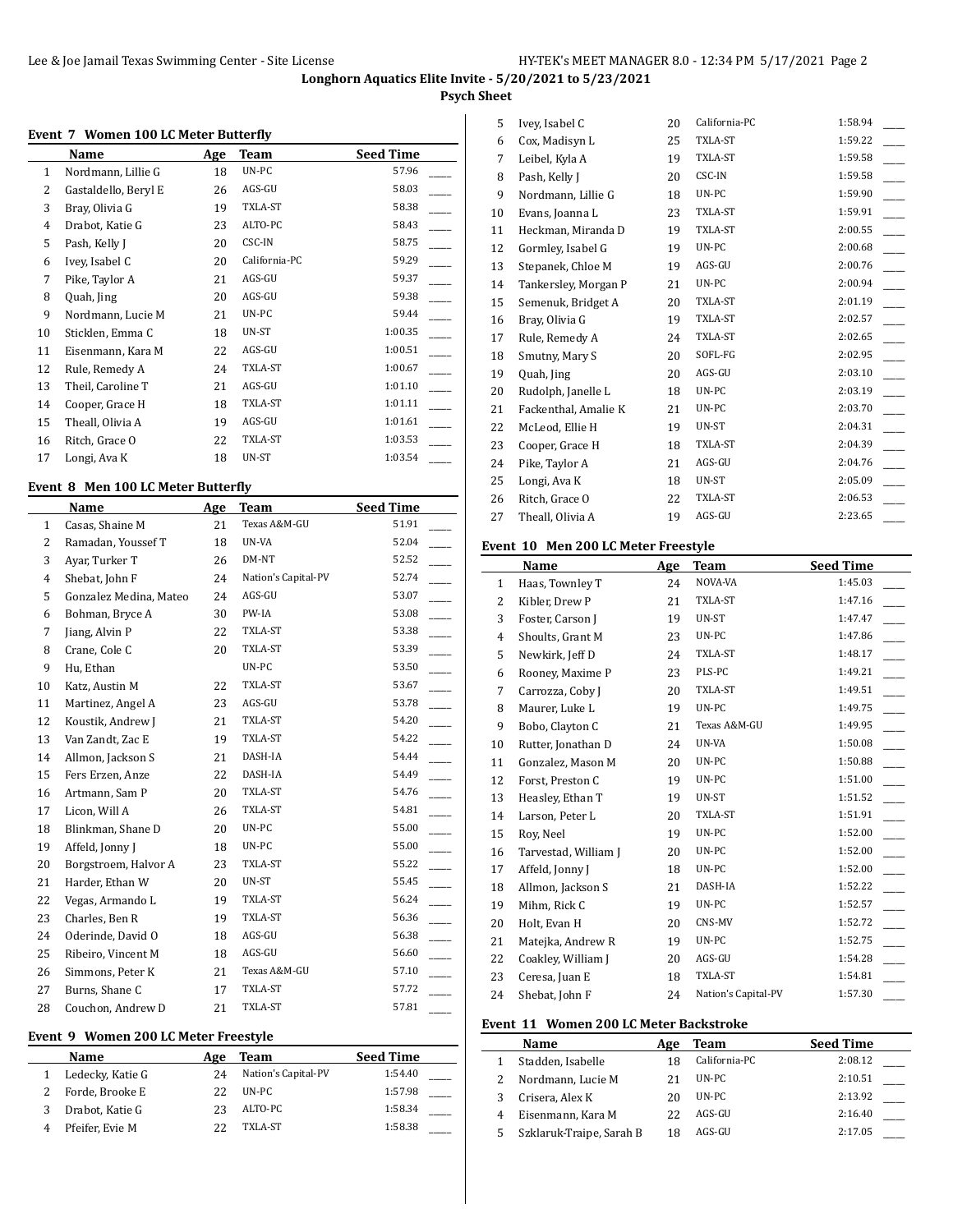#### **Psych Sheet**

#### **Event 11 ...(Women 200 LC Meter Backstroke)**

|   | Name                                 | Age | Team    |                          | <b>Seed Time</b> |
|---|--------------------------------------|-----|---------|--------------------------|------------------|
| 6 | Ahrens, Abigail G                    | 18  | AGS-GU  |                          | 2:17.91          |
|   | Silver, Sydney                       | 18  | TOPS-CO |                          | 2:19.48          |
|   | Event 12 Men 200 LC Meter Backstroke |     |         |                          |                  |
|   | $\blacksquare$                       |     |         | $\overline{\phantom{a}}$ | .                |

# **Name Age Team Seed Time** 1 Katz, Austin M 22 TXLA-ST 1:55.57 2 Casas, Shaine M 21 Texas A&M-GU 1:55.79 3 Carman, Colter J 22 TXLA-ST 1:57.46 4 Calloni, Johannes M 21 UN-PC 1:59.01 5 Harder, Ethan W 20 UN-ST 1:59.07 Boratto, Alex R 21 UN-PC 2:00.58 \_\_\_\_\_ 7 Fers Erzen, Anze 22 DASH-IA 2:01.11 8 Rincon, Anthony 20 HARV-NE 2:01.78 9 MacAlister, Leon T 20 UN-PC 2:02.00 10 Park, Jason 20 UN-ST 2:02.56 11 Blinkman, Shane D 20 UN-PC 2:03.50 12 Gogulski, Ethan D 21 AGS-GU 2:04.26 13 Shomper, Thomas M 18 AGS-GU 2:05.55 14 Rosenkoetter, Jacob V 22 DASH-IA 2:06.66 15 Burns, Shane C 17 TXLA-ST 2:08.27 16 Bentz, Gunnar G 25 UN-GA 2:09.03 17 Dickerson, Thad D 19 AGS-GU 2:11.40 18 Ribeiro, Vincent M 18 AGS-GU 2:12.92

#### **Event 13 Women 200 LC Meter Breaststroke**

 $\overline{a}$ 

|    | Name                 | Age | Team         | <b>Seed Time</b> |
|----|----------------------|-----|--------------|------------------|
| 1  | Galat, Bethany R     | 25  | AGS-GU       | 2:22.24          |
| 2  | Cox, Madisyn L       | 25  | TXLA-ST      | 2:23.84          |
| 3  | Bartel, Zoe E        | 20  | UN-PC        | 2:25.67          |
| 4  | Raab, Allie J        | 21  | UN-PC        | 2:27.47          |
| 5  | Forde, Brooke E      | 22  | UN-PC        | 2:28.01          |
| 6  | Elendt, Anna C       | 19  | TXLA-ST      | 2:29.72          |
| 7  | Kanary, Karina M     | 15  | TXLA-ST      | 2:31.89          |
| 8  | Mangaoang, Desirae A | 19  | AGS-GU       | 2:32.04          |
| 9  | Powers, Kylie A      | 20  | Texas A&M-GU | 2:32.72          |
| 10 | Nelson, Emme K       | 20  | AGS-GU       | 2:33.88          |
| 11 | Theil, Caroline T    | 21  | AGS-GU       | 2:35.77          |
| 12 | Smith, Alaya D       | 19  | AGS-GU       | 2:43.14          |

#### **Event 14 Men 200 LC Meter Breaststroke**

|    | Name                      | Age | Team           | <b>Seed Time</b> |
|----|---------------------------|-----|----------------|------------------|
| 1  | Licon, Will A             | 26  | TXLA-ST        | 2:07.62          |
| 2  | Roy, Daniel J             | 21  | UN-PC          | 2:08.89          |
| 3  | Foster, Jake R            | 20  | UN-ST          | 2:11.01          |
| 4  | Castillo Luna. Mauro      | 25  | AGS-GU         | 2:12.13          |
| 5  | Puente Bustamante, Andres | 20  | AGS-GU         | 2:13.99          |
| 6  | Scheinfeld, Charlie L     | 21  | UN-ST          | 2:14.68          |
| 7  | DeGrado, Paul K           | 19  | TXLA-ST        | 2:14.92          |
| 8  | Vines, Braden D           | 21  | UN-ST          | 2:15.04          |
| 9  | Dang, Ethan V             | 19  | UN-PC          | 2:16.00          |
| 10 | Cook, Jonathan S          | 21  | UN-PC          | 2:21.33          |
| 11 | Borgstroem, Halvor A      | 23  | <b>TXLA-ST</b> | 2:21.82          |

### **Event 15 Women 50 LC Meter Freestyle**

| Name                 |     | Age Team | <b>Seed Time</b> |
|----------------------|-----|----------|------------------|
| Manuel. Simone A     | 24  | ALTO-PC  | 24.10            |
| Gastaldello, Beryl E | 26. | AGS-GU   | 24.91            |

| 3  | Cooper, Grace H          | 18 | TXLA-ST             | 25.16 |
|----|--------------------------|----|---------------------|-------|
| 4  | Leibel, Kyla A           | 19 | TXLA-ST             | 25.43 |
| 5  | Ledecky, Katie G         | 24 | Nation's Capital-PV | 25.45 |
| 6  | Semenuk, Bridget A       | 20 | TXLA-ST             | 25.48 |
| 7  | Cook, Julia W            | 20 | TXLA-ST             | 25.53 |
| 8  | Fackenthal, Amalie K     | 21 | UN-PC               | 25.65 |
| 9  | Nordmann, Lucie M        | 21 | UN-PC               | 25.79 |
| 10 | Goeders, Anya J          | 20 | UN-PC               | 25.80 |
| 11 | Nordmann, Lillie G       | 18 | UN-PC               | 25.86 |
| 12 | Bray, Olivia G           | 19 | TXLA-ST             | 26.02 |
| 13 | Crisera, Alex K          | 20 | UN-PC               | 26.05 |
| 14 | Stepanek, Chloe M        | 19 | AGS-GU              | 26.13 |
| 15 | Kennett, Bobbi G         | 19 | AGS-GU              | 26.15 |
| 16 | Rudolph, Janelle L       | 18 | UN-PC               | 26.30 |
| 17 | McLeod, Ellie H          | 19 | UN-ST               | 26.36 |
| 18 | Longi, Ava K             | 18 | UN-ST               | 26.54 |
| 19 | Sticklen, Emma C         | 18 | UN-ST               | 26.59 |
| 20 | Szklaruk-Traipe, Sarah B | 18 | AGS-GU              | 27.36 |
| 21 | Theall, Olivia A         | 19 | AGS-GU              | 27.60 |
| 22 | Tankersley, Morgan P     | 21 | UN-PC               | NT    |
|    |                          |    |                     |       |

#### **Event 16 Men 50 LC Meter Freestyle**

|    | Name                   | Age | <b>Team</b>  | <b>Seed Time</b> |
|----|------------------------|-----|--------------|------------------|
| 1  | Bratanov, Kaloyan D    | 20  | AGS-GU       | 22.54            |
| 2  | Kibler, Drew P         | 21  | TXLA-ST      | 22.59            |
| 3  | Auchinachie, Cameron M | 22  | TDPS-OR      | 22.73            |
| 4  | Krueger, Daniel S      | 21  | TXLA-ST      | 22.78            |
| 5  | Ramadan, Youssef T     | 18  | UN-VA        | 22.92            |
| 6  | Bobo, Clayton C        | 21  | Texas A&M-GU | 23.15            |
| 7  | Maurer, Luke L         | 19  | UN-PC        | 23.17            |
| 8  | Larson, Peter L        | 20  | TXLA-ST      | 23.19            |
| 9  | Van Zandt, Zac E       | 19  | TXLA-ST      | 23.21            |
| 10 | Gonzalez, Mason M      | 20  | UN-PC        | 23.27            |
| 11 | Ayar, Turker T         | 26  | DM-NT        | 23.31            |
| 12 | Jiang, Alvin P         | 22  | TXLA-ST      | 23.33            |
| 13 | Hu, Ethan              |     | UN-PC        | 23.50            |
| 14 | Mihm, Rick C           | 19  | UN-PC        | 23.50            |
| 15 | Roy, Neel              | 19  | UN-PC        | 23.50            |
| 16 | MacAlister, Leon T     | 20  | UN-PC        | 23.50            |
| 17 | Tarvestad, William J   | 20  | UN-PC        | 23.50            |
| 18 | Affeld, Jonny J        | 18  | UN-PC        | 23.50            |
| 19 | Artmann, Sam P         | 20  | TXLA-ST      | 23.78            |
| 20 | Cross, Kayde H         | 18  | TXLA-ST      | 23.82            |
| 21 | Oderinde, David O      | 18  | AGS-GU       | 23.85            |
| 22 | Fuchs, Collin R        | 19  | AGS-GU       | 23.89            |
| 23 | Staka, Chris B         | 23  | UN-ST        | 24.12            |
| 24 | Charles, Ben R         | 19  | TXLA-ST      | 24.41            |
| 25 | Bohman, Bryce A        | 30  | PW-IA        | 24.87            |
| 26 | Bray, Kraig A          | 19  | AGS-GU       | 25.00            |
| 27 | Simmons, Peter K       | 21  | Texas A&M-GU | 25.05            |
| 28 | Gogulski, Ethan D      | 21  | AGS-GU       | 25.11            |

#### **Event 17 Women 800 LC Meter Freestyle**

| <b>Name</b>          | Age | Team                | <b>Seed Time</b> |  |
|----------------------|-----|---------------------|------------------|--|
| Ledecky, Katie G     | 24  | Nation's Capital-PV | 8:06.68          |  |
| Tankersley, Morgan P |     | UN-PC               | 8:44.15          |  |
| Gormley, Isabel G    |     | UN-PC               | 8:45.27          |  |
| Evans, Joanna L      |     | TXLA-ST             | 8:45.60          |  |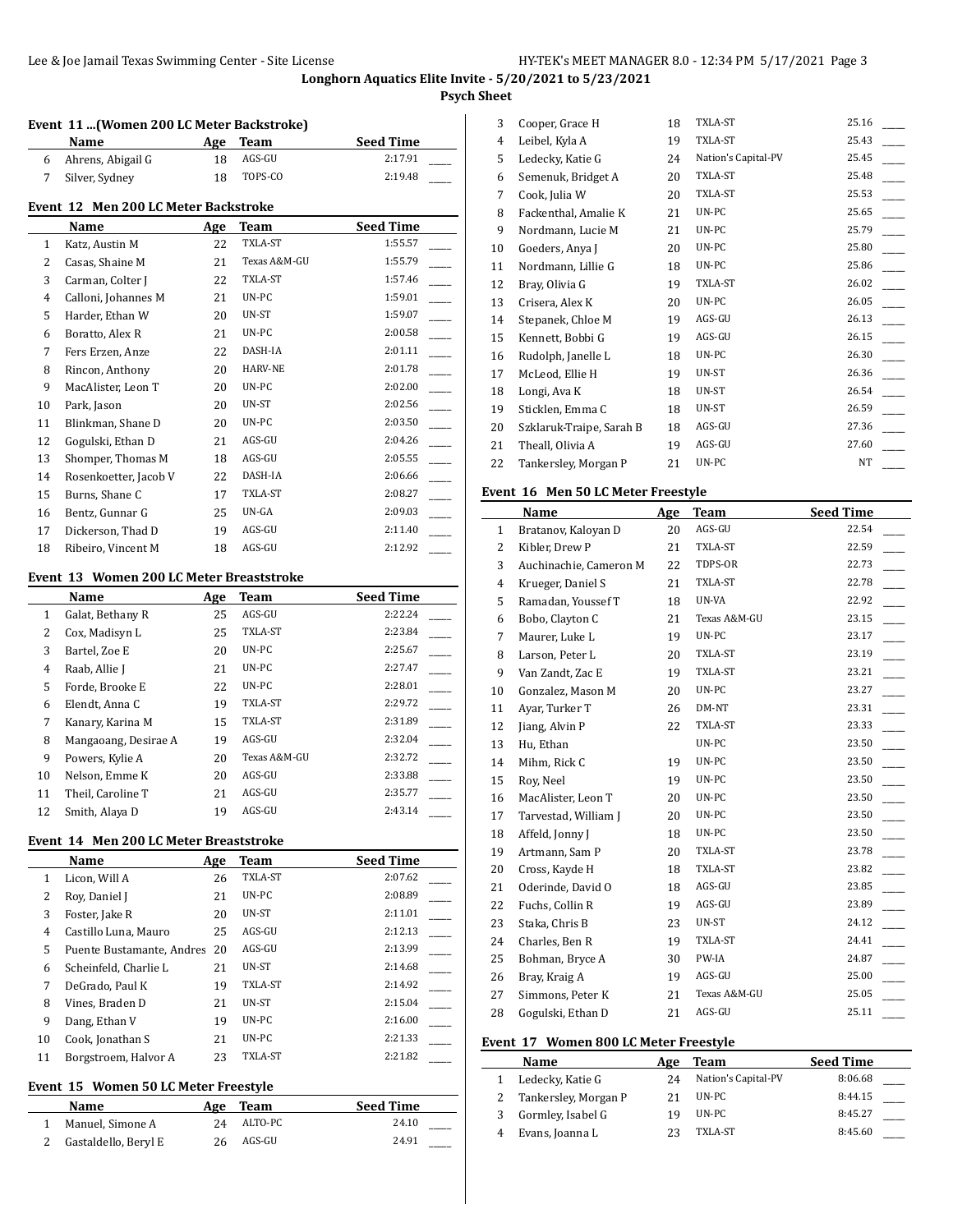### **Psych Sheet**

 $\overline{a}$ 

#### **Event 18 Men 800 LC Meter Freestyle**

|    | Name                    | Age | Team          | <b>Seed Time</b> |
|----|-------------------------|-----|---------------|------------------|
| 1  | Collins, Jack M         | 23  | <b>BAD-MR</b> | 7:59.28          |
| 2  | Rawat, Kush             | 21  | Kswim-CA      | 8:01.00          |
| 3  | Zettle, Alex S          | 21  | TXLA-ST       | 8:01.54          |
| 4  | Johnston Jr., David L   | 19  | TXLA-ST       | 8:02.27          |
| 5  | Carrozza, Coby J        | 20  | TXLA-ST       | 8:04.26          |
| 6  | Shoults, Grant M        | 23  | $UN-PC$       | 8:05.69          |
| 7  | Forst, Preston C        | 19  | UN-PC         | 8:10.00          |
| 8  | Matejka, Andrew R       | 19  | UN-PC         | 8:20.00          |
| 9  | Holt, Evan H            | 20  | CNS-MV        | 8:22.22          |
| 10 | Tannenberger, Matthew W | 18  | SSAN-GA       | 8:33.37          |
| 11 | Hardt, Max M            | 19  | AGS-GU        | 8:39.40          |

### **Event 19 Women 200 LC Meter Butterfly**

|    | Name               | Age | Team    | <b>Seed Time</b> |
|----|--------------------|-----|---------|------------------|
| 1  | Drabot, Katie G    | 23  | ALTO-PC | 2:07.18          |
| 2  | Nordmann, Lillie G | 18  | UN-PC   | 2:07.43          |
| 3  | Pash, Kelly J      | 20  | CSC-IN  | 2:08.79          |
| 4  | Bray, Olivia G     | 19  | TXLA-ST | 2:09.60          |
| 5  | Pike, Taylor A     | 21  | AGS-GU  | 2:10.07          |
| 6  | Rule, Remedy A     | 24  | TXLA-ST | 2:11.24          |
| 7  | Forde, Brooke E    | 22  | UN-PC   | 2:11.50          |
| 8  | Quah, Jing         | 20  | AGS-GU  | 2:12.03          |
| 9  | Sticklen, Emma C   | 18  | UN-ST   | 2:13.37          |
| 10 | Smutny, Mary S     | 20  | SOFL-FG | 2:15.97          |
| 11 | Ritch, Grace O     | 22  | TXLA-ST | 2:16.02          |
| 12 | Theall, Olivia A   | 19  | AGS-GU  | 2:19.55          |
| 13 | Longi, Ava K       | 18  | UN-ST   | 2:35.79          |

#### **Event 20 Men 200 LC Meter Butterfly**

 $\overline{a}$ 

|                | Name                   | Age | Team       | <b>Seed Time</b> |
|----------------|------------------------|-----|------------|------------------|
| $\mathbf{1}$   | Bentz, Gunnar G        | 25  | UN-GA      | 1:56.20          |
| $\overline{2}$ | Koustik, Andrew J      | 21  | TXLA-ST    | 1:56.95          |
| 3              | Ruvalcaba Cruz, Hector | 23  | Unattached | 1:57.91          |
| $\overline{4}$ | Foster, Carson J       | 19  | UN-ST      | 1:58.47          |
| 5              | Crane, Cole C          | 20  | TXLA-ST    | 1:59.39          |
| 6              | Carrozza, Coby J       | 20  | TXLA-ST    | 1:59.63          |
| 7              | Martinez, Angel A      | 23  | AGS-GU     | 1:59.71          |
| 8              | Forst, Preston C       | 19  | UN-PC      | 2:00.50          |
| 9              | Harder, Ethan W        | 20  | UN-ST      | 2:00.81          |
| 10             | Hu, Ethan              |     | UN-PC      | 2:01.00          |
| 11             | Affeld, Jonny J        | 18  | UN-PC      | 2:01.00          |
| 12             | Heasley, Ethan T       | 19  | UN-ST      | 2:01.52          |
| 13             | Artmann, Sam P         | 20  | TXLA-ST    | 2:02.45          |
| 14             | Haas, Townley T        | 24  | NOVA-VA    | 2:03.09          |
| 15             | Vegas, Armando L       | 19  | TXLA-ST    | 2:03.86          |
| 16             | Allmon, Jackson S      | 21  | DASH-IA    | 2:04.44          |
| 17             | Charles, Ben R         | 19  | TXLA-ST    | 2:05.18          |
| 18             | Hardt, Max M           | 19  | AGS-GU     | 2:07.83          |
| 19             | Rooney, Maxime P       | 23  | PLS-PC     | 2:08.67          |
| 20             | Burns, Shane C         | 17  | TXLA-ST    | 2:11.74          |
| 21             | Zettle, Alex S         | 21  | TXLA-ST    | 21:27.83         |

### **Event 21 Women 100 LC Meter Breaststroke**

| <b>Name</b>    | Age | Team    | <b>Seed Time</b> |
|----------------|-----|---------|------------------|
| Elendt, Anna C | 1 Q | TXLA-ST | 1:07.10          |
| Bartel, Zoe E  | 20  | UN-PC   | 1:08.14          |

| 3  | Raab, Allie J        | 21 | $UN-PC$      | 1:08.97 |  |
|----|----------------------|----|--------------|---------|--|
| 4  | Powers, Kylie A      | 20 | Texas A&M-GU | 1:10.14 |  |
| 5  | Smith, Alaya D       | 19 | AGS-GU       | 1:10.57 |  |
| 6  | Mangaoang, Desirae A | 19 | AGS-GU       | 1:11.05 |  |
|    | Nelson, Emme K       | 20 | AGS-GU       | 1:11.29 |  |
| 8  | Kanary, Karina M     | 15 | TXLA-ST      | 1:11.52 |  |
| 9  | McLeod. Ellie H      | 19 | UN-ST        | 1:12.61 |  |
| 10 | Kennett, Bobbi G     | 19 | AGS-GU       | 1:14.51 |  |
|    |                      |    |              |         |  |

## **Event 22 Men 100 LC Meter Breaststroke**

|              | Name                      | Age | Team    | <b>Seed Time</b> |
|--------------|---------------------------|-----|---------|------------------|
| $\mathbf{1}$ | Licon, Will A             | 26  | TXLA-ST | 1:00.50          |
| 2            | Scheinfeld, Charlie L     | 21  | UN-ST   | 1:00.65          |
| 3            | Castillo Luna, Mauro      | 25  | AGS-GU  | 1:00.77          |
| 4            | Roy, Daniel J             | 21  | UN-PC   | 1:01.40          |
| 5            | Deiparine, Jimmy C        | 28  | UN-US   | 1:01.46          |
| 6            | Couchon, Andrew D         | 21  | TXLA-ST | 1:02.44          |
| 7            | Puente Bustamante, Andres | 20  | AGS-GU  | 1:02.97          |
| 8            | Dang, Ethan V             | 19  | UN-PC   | 1:03.00          |
| 9            | DeGrado, Paul K           | 19  | TXLA-ST | 1:03.42          |
| 10           | Blinkman, Shane D         | 20  | UN-PC   | 1:04.00          |
| 11           | Ribeiro, Vincent M        | 18  | AGS-GU  | 1:04.14          |
| 12           | Schababerle, Jacob T      | 21  | AGS-GU  | 1:04.22          |
| 13           | Cook, Jonathan S          | 21  | UN-PC   | 1:04.33          |
| 14           | Borgstroem, Halvor A      | 23  | TXLA-ST | 1:05.93          |

# **Event 23 Women 1500 LC Meter Freestyle**

| Name                 | Age | Team    | <b>Seed Time</b> |  |
|----------------------|-----|---------|------------------|--|
| Tankersley, Morgan P |     | UN-PC   | 16:45.00         |  |
| Gormley, Isabel G    | 19  | UN-PC   | 17:00.00         |  |
| Evans, Joanna L      |     | TXLA-ST | NT               |  |

# **Event 24 Men 1500 LC Meter Freestyle**

|   | Name                  | Age | Team          | <b>Seed Time</b> |
|---|-----------------------|-----|---------------|------------------|
|   | Collins, Jack M       | 23  | <b>BAD-MR</b> | 15:15.75         |
|   | Johnston Jr., David L | 19  | TXLA-ST       | 15:30.06         |
| 3 | Shoults, Grant M      | 23  | $UN-PC$       | 15:40.38         |
| 4 | Matejka, Andrew R     | 19  | $UN-PC$       | 15:45.00         |
| 5 | Forsyth, David R      | 20  | AAAA-ST       | 15:47.68         |
| 6 | Coakley, William J    | 20  | AGS-GU        | 16:07.55         |

# **Event 25 Women 100 LC Meter Backstroke**

|              | Name               | Age | Team          | <b>Seed Time</b> |
|--------------|--------------------|-----|---------------|------------------|
| $\mathbf{1}$ | Stadden, Isabelle  | 18  | California-PC | 59.69            |
| 2            | Nordmann, Lucie M  | 21  | UN-PC         | 1:00.62          |
| 3            | Ivey, Isabel C     | 20  | California-PC | 1:00.85          |
| 4            | Crisera, Alex K    | 20  | UN-PC         | 1:01.06          |
| 5            | Cook, Julia W      | 20  | TXLA-ST       | 1:01.34          |
| 6            | Bray, Olivia G     | 19  | TXLA-ST       | 1:01.82          |
| 7            | Silver, Sydney     | 18  | TOPS-CO       | 1:02.68          |
| 8            | Rudolph, Janelle L | 18  | UN-PC         | 1:02.70          |
| 9            | Eisenmann, Kara M  | 22  | AGS-GU        | 1:03.57          |
| 10           | Stepanek, Chloe M  | 19  | AGS-GU        | 1:03.93          |
| 11           | Heckman, Miranda D | 19  | TXLA-ST       | 1:04.28          |
| 12           | Ahrens, Abigail G  | 18  | AGS-GU        | 1:04.31          |
| 13           | Cooper, Grace H    | 18  | TXLA-ST       | 1:05.41          |
| 14           | Leibel, Kyla A     | 19  | TXLA-ST       | 1:05.74          |